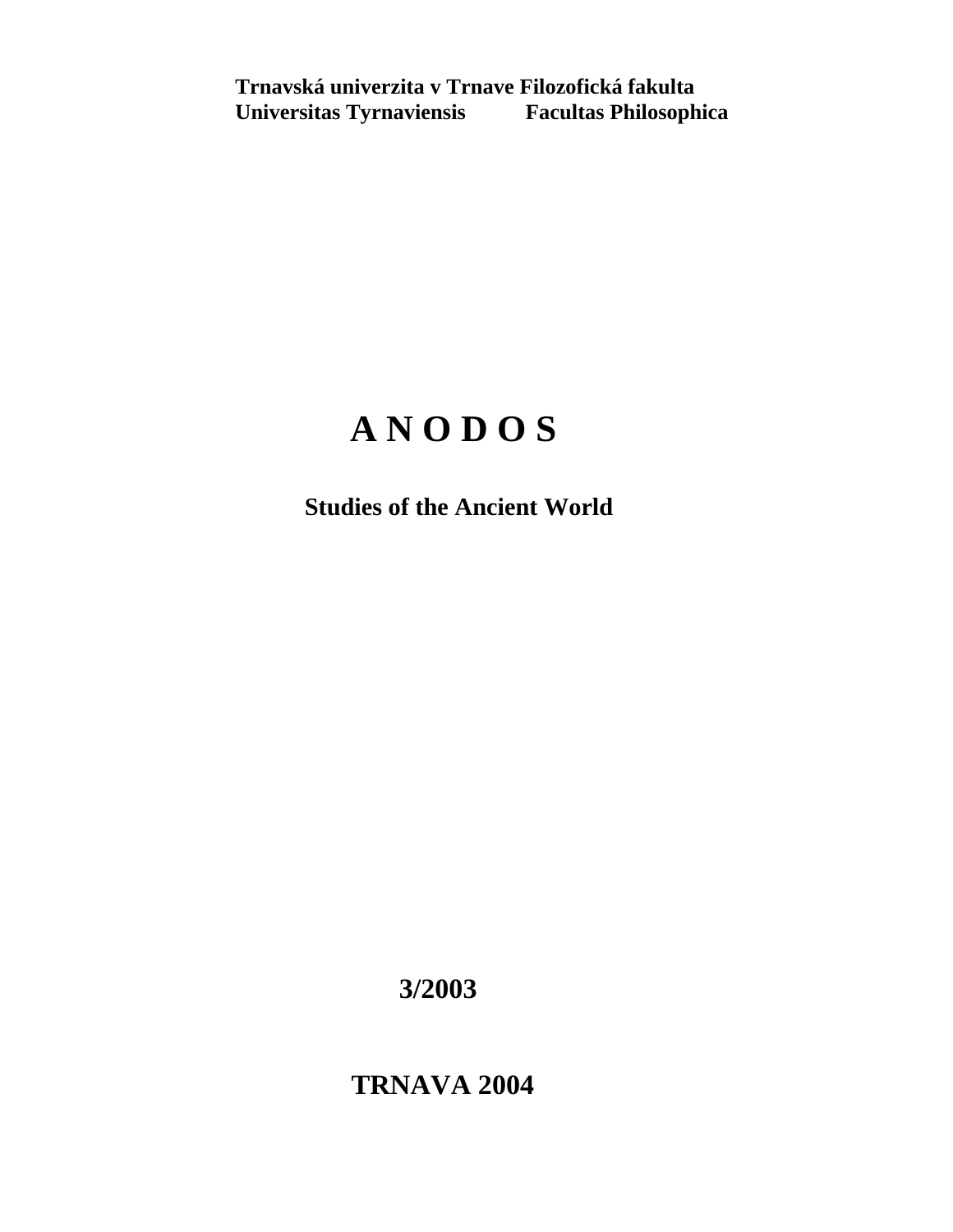## *EARRINGS – SYMBOL OF FEMININITY OF ROMAN LADIES OF VIMINACIUM*

*Key words: Analogus, earrings, hoops, pendants, Roman, specimens, S-shaped hook, subvariant, type, variant, Viminacium*

*Abstract: Stylistic and typological analysis of Roman earrins from Viminacium necropoles belong to a standard form of Roman jewelry. These are general Roman-provincial forms but there was certainly some import of higher quality from Greece and Syria. Workshop in Viminacium is no archaeological date but we suppose that there existed during the 2nd and in the beginning of the 3rd century. The chronological determination is based an analogus specimens from the neighboring provinces (Upper Moesia, Lower Moesia, Thracia,Upper and Lower Pannonia and Dalmatia*)

 Earrings *(inuares)* originating from the East were accepted by Romans with delight thus continuing Hellenistic tradition enriched through time with new style. Expansion of the Empire, autochthonous elements and establishing of local workshops in the provinces certainly had significant impact on occurrence of the new shapes of earrings. Polychromatic style *(uniones)* became popular in the  $2<sup>nd</sup>$  and  $3<sup>rd</sup>$  centuries especially emphasizing social position of Roman ladies who from generation to generation passed on and treasured these precious objects.

Stylistic and typological analysis of Roman earrings from Viminacium<sup>1</sup> is based on the material that is mostly from closed grave associations discovered at Viminacium necropoles *(Više grobalja, Pećine, Kod bresta, Rudine – lanci,…)* while smaller number of earrings are chance finds from the territory of this town (Pl.1). In the course of many years of archaeological excavations (from 1977 until today) more than 13000 graves have been investigated. Material is housed in the National Museum in Požarevac.

 Total amount of 261 earrings has been studied (148 of gold, 42 of silver and 71 of bronze). According to the fastening method they are classified into two main groups. First group includes earrings – hoops of closed or open shape **(TYPE I-IV)** denoted by Roman numerals and *VARIENTS* denoted by alphabet and *Subvariants* denoted by Arabic numerals. Second group includes earrings with S-shaped hook used for fastening (**TYPE V** with *VARIENTS a-e).* The chronological determination is based on analogous specimens from the neighboring provinces and typological and statistical study by Li. Zotović ( $P1.2$ ).<sup>2</sup>

<sup>&</sup>lt;sup>1</sup> Viminacium was the capital town of the Roman province of Upper Moesia, formed at the confluence of the river Mlava and the Danube, near by present-day Kostolac in Serbia. About this town you can see in : M.Mirković, Inscriptiones de la Mesie Superieure, Vol.II, Viminacium et Margum, Beograd, 1986., M. Mirković, Rimski gradovi na Dunavu u Gornjoj Meziji, Beograd, 1968., D. Spasić-Đurić , Viminacium glavni grad rimske provincije Gornje Mezije/ Viminacium the capital of the Roman province of Upper Moesia, Požarevac, 2002 and Lj. Zotović, Č. Jordović, Viminacium I, Nekropola Više Grobalja, Beograd, 1990. 2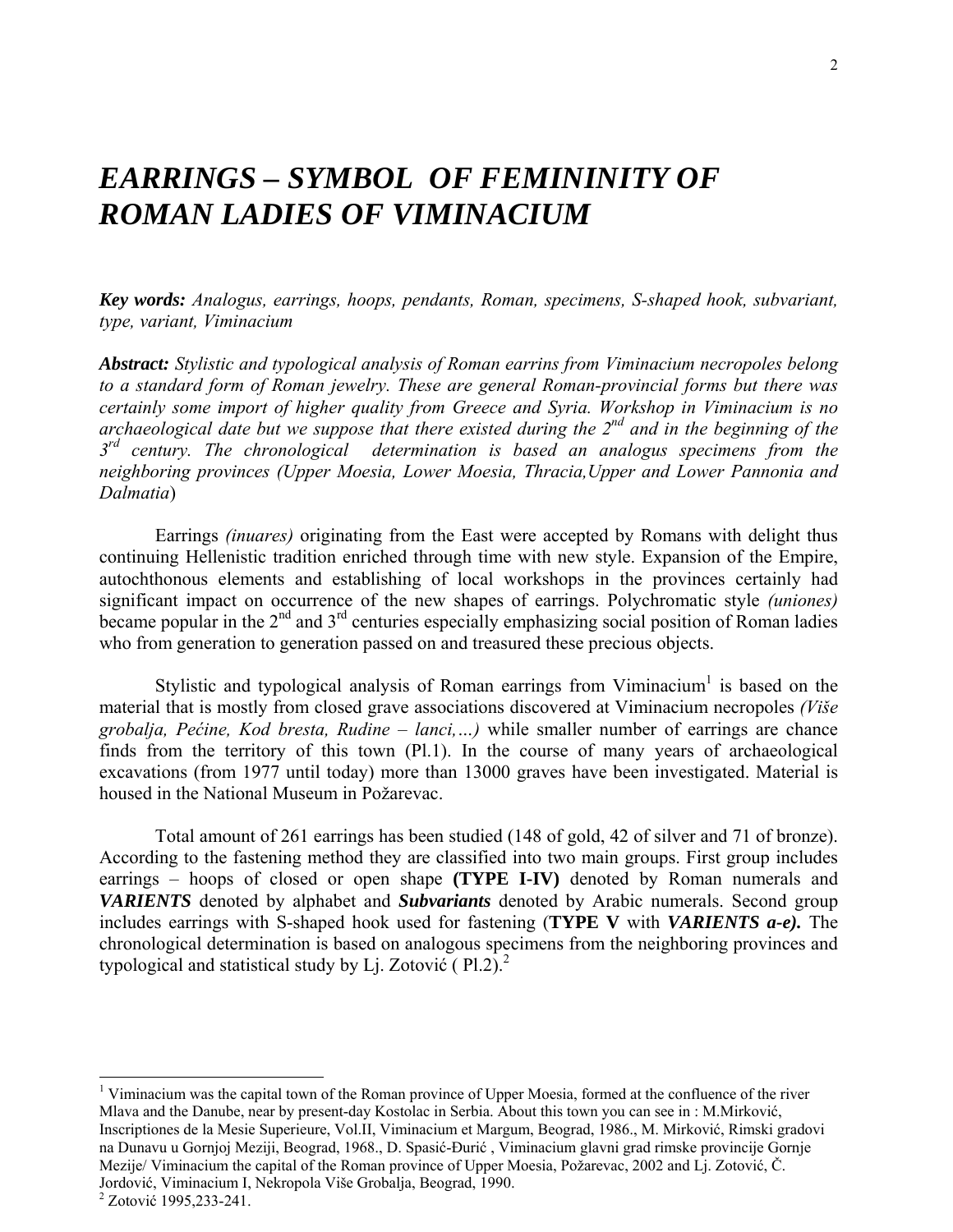#### *TYPOLOGY*

**TYPE I** – earrings-hoops with open ends, cast or made of wire. Ends are tapering into a tip or they are cut straight, with or without pendant.

*VARIANT Ia* – hoops of thin wire with ends tapering into a tip. There are ten earrings of this type (7 of bronze, 2 of silver and one of gold, from necropoles Pećine and Više grobalja). Lj. Zotović dates them from the end of  $3<sup>rd</sup>$  to the end of  $5<sup>th</sup>$  century AD. <sup>3</sup>Analogous specimens are known from Emona (beginning of the  $2<sup>nd</sup>$  c.)<sup>4</sup>, Intercisa<sup>5</sup> Lazar Stanevo (Lovech region) and Botevgrad region  $(1<sup>st</sup>-2<sup>nd</sup> c.)<sup>6</sup>$ .

*VARIANT Ib* – hoops of circular or square section with straight cut ends. There are 7 of this type (6 of bronze and one of silver, necropoles Pećine and Više grobalja). On one bronze hoop was suspended another smaller hoop of closed type and biconical bead made of cast silver. Silver earring of square section is known from Doclea.<sup>7</sup> They could be chronologically associated with previous variant according to suggestion of Lj. Zotović.<sup>8</sup>

*VARIANT Ic* – hoops of crescent shape, cast. There is 5 of this type (3 of bronze and 2 of silver, necropoles Više grobalja and Više burdelja). According to Lj. Zotović this variant of cast earrings dates from Late Roman period, i.e. 5<sup>th</sup> century.<sup>9</sup> Analogous specimens from Novi Banovci (Burgenae)<sup>10</sup> and Belgrade (Singidunum)<sup>11</sup> corroborate this date.

*VARIANT Id* – hoops of bronze wire with overlapping ends. There is only two of this type (one from necropolis Više grobalja and another from Pećine). Identical silver hoop is known from Scupi  $(2^{nd}/3^{rd} c.)$ .<sup>12</sup>

**TYPE II** – earrings – hoops of wire with fastening mechanism shaped as eye-and-hook clasp. They could be with or without pendant.

*VARIANT IIa* – hoops of type II without pendant (Pl.4,a). There are 28 specimens (10 of gold, 6 of silver and 12 of bronze from necropoles Više grobalja, Pećine, Kod bresta, Nad lugom, Kod groblja and from the site Velika kapija). These specimens are dated from the  $2<sup>nd</sup>$  to the  $4<sup>th</sup>$ century.<sup>13</sup> Extensive distribution of this type justifies such a long chronological span. There is one earring of this variant from the site Čair at Viminacium .<sup>14</sup> Analogous specimens are known from National Museum in Belgrade  $(2<sup>nd</sup>-4<sup>th</sup> c.)<sup>15</sup>$ , Cyprus  $(2<sup>nd</sup>-3<sup>rd</sup> c.)<sup>16</sup>$ , Radomir (middle of the  $2<sup>nd</sup> c.)<sup>17</sup>$ ,

<sup>&</sup>lt;sup>3</sup> Ibid., 233-234, Type I

<sup>4</sup> Petru 1972, T.XXI, 7-8; T. LI, 23-23a; Mihovilić 1979, 229-230. 5

 $<sup>5</sup>$  Alföldi 1957, Taf. LXXIX, 11.</sup>

 $6$  Ruseva – Slokoska 1991, Cat. No.1 and 2 (Type I, Variant 1)

<sup>&</sup>lt;sup>7</sup> Cermanović-Kuzmanović et al. 1975,234, Grave 322.

<sup>&</sup>lt;sup>8</sup>Zotović 1995, 233-234, Type I

<sup>&</sup>lt;sup>9</sup>Ibidem.<br><sup>10</sup> Popović 1996, 16,Cat.1, Type I1.

<sup>&</sup>lt;sup>11</sup>Petrović 1997, 93,Cat.154 and 155, Type I<br><sup>12</sup> Mikulčić 1975, 89-100, T.XII,68, Grave 23.<br><sup>13</sup> Zotović 1995, 234, Type II<br><sup>14</sup> Spasić 1994,79, Cat. 11.<br><sup>15</sup> Popović 1996, 16-17, Cat.5-10, Type I 2.<br><sup>16</sup> BMCJ,pl.LIII, 2

 $17$  Ljubenova 1985, 35, fig. 13.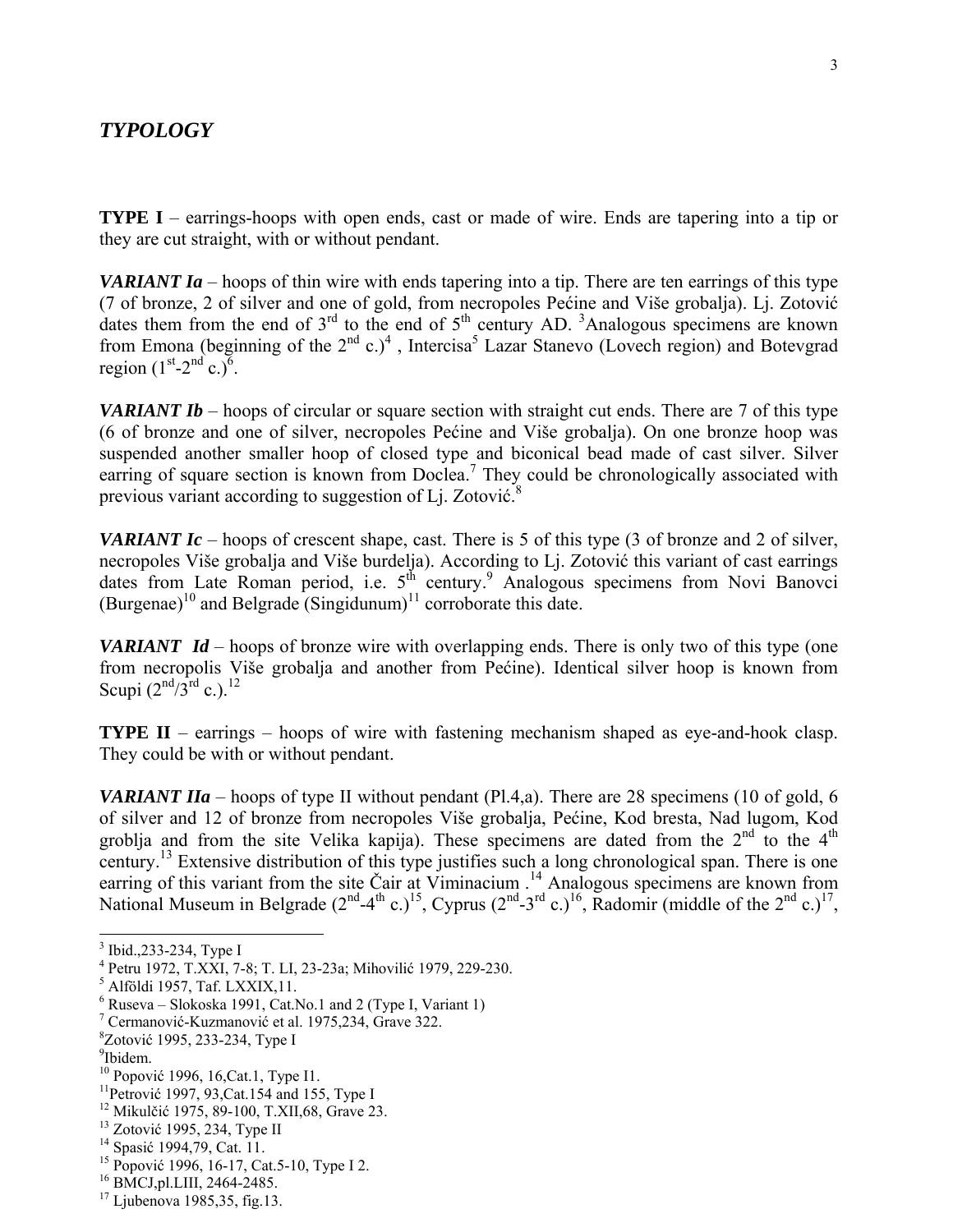4 Medulin-Burle  $(2^{nd}-4^{th} c.)^{18}$ , Duklja (Doclea, 3<sup>rd</sup> c.)<sup>19</sup>, Osijek (Mursa, 4<sup>th</sup> c.)<sup>20</sup>, Šarkamen<sup>21</sup>, Intercisa and Gerulata ( Bratislava-Rusovce,  $4^{th}$  c.) <sup>22</sup>.

*VARIANT IIb* – hoop of the IIa type with pendant of thin wire could have been twisted and terminating with one or more beads of glass paste (Pl.4,b). There are 17 of this type (5 of gold, 6 of silver and 6 of bronze from the necropoles Više grobalja and Pećine). Only one pair of silver earrings has the pendant of twisted wire like the specimens from Scupi  $(4^{th}$  century)<sup>23</sup>, Aquincum<sup>24</sup> and Sopianae.25 Beads of glass paste are preserved on seven earrings (spherical shape of blue or white color, combination of globular beads with cylindrical one of green color, one has in addition to the bead also perforated snail shell as pendant). There are specimens from National Museum in Belgrade  $(2^{nd} - 4^{th} c)^{26}$ , Boljevac on Ibar, Niš (Naissus), and Siscia<sup>27</sup> dating from the third and fourth centuries. Of earlier date are earrings from Roman-German Central Museum  $(1<sup>st</sup>-2<sup>nd</sup> c.)<sup>28</sup>$ and also those from Sopianae and Intercisa.<sup>29</sup> To this group belongs also a pair of golden earrings, which instead of wire pendant had drop-like bedding with granulated setting where carnelian was inlaid. Under this luxurious pendant are three beads of glass paste. Direct analogies are unknown to us.

*VARIANT IIc* – hoops with conical pendant of embossed thin sheet and bead of glass paste at the end. There are 8 specimens of this variant (2 of gold, 2 of silver and 4 of bronze from necropoles Pećine and Više grobalja). Conical pendants on one silver pair are decorated with thin twisted gilded wire. Identical specimens are known already from the 2<sup>nd</sup> century.<sup>30</sup> Specimens from Bela Palanka (Remesiana) are dated into the  $4<sup>th</sup>$  century.<sup>31</sup> Simple conical pendants also date from this long chronological span from the  $2<sup>nd</sup>$  to the  $4<sup>th</sup>$  century.<sup>32</sup>

*VARIANT IId* – hoops with pendant of thin sheet leaf attached directly to the earring hoop. One is of silver with bronze biconical sheet while another is made of bronze with deformed square pendant (necropolis Više grobalja). There is an analogous earring in the National Museum in Belgrade  $(2^{nd}-4^{th} c.)$ <sup>33</sup> To this subvariant could be added two fragmented earrings with perforated coin and animal tooth used as pendants (necropolis Pećine). Lj. Zotovic classified the mentioned type with subvariants as type IV and dates it from the  $2<sup>nd</sup>$  to the  $4<sup>th</sup>$  century.<sup>34</sup>

**TYPE III** – earrings – hoops of closed type with ends spirally wound around shoulders, with or without pendants.

*VARIANT IIIa* – hoops with overlapping ends, which terminate in coils on opposite shoulder. There are 9 of them (2 of gold, 2 of silver and 5 of bronze, from necropoles Pećine and Više

<sup>&</sup>lt;sup>18</sup> Girardi – Jurkić and Đžin 2003, 150, Cat.192 – 193.<br><sup>19</sup> Cermanović – Kuzmanović et al. 1975, 234, Grave 51.<br><sup>20</sup> Bulat 1989, 284-286, fig.1. 7.<br><sup>21</sup> Popović and Tomović 1998, 295, fig.8a,b.

<sup>&</sup>lt;sup>22</sup> Alföldi 1957, Taf. LXXIX,  $12-15$ ; Barköczi and Erdelyi 1954, Taf. XIX, 17-18 and Taf. XXI, 19-20.; Schatze der Vor-und Fruhgesc hichte der Slowakei, 1988, 56. C.1.22. and C.1.23.

<sup>&</sup>lt;sup>23</sup> Jovanović 1978, 35, Cat.19, fig.69.<br><sup>24</sup> Szilágyi 1956, Taf.XXVII

<sup>&</sup>lt;sup>25</sup> Fülep 1977, pl.37, 2a,b.<br><sup>26</sup> Popović 1996, 17, Cat.11 – 13 and 15, Type I 2a.

<sup>&</sup>lt;sup>27</sup> Jovanović 1978, 35, Cat. 11-12, fig.6.; Koščević 1995, 20, Pl. 41, fig.416. <sup>28</sup> Deppert – Lippitz 1985, Taf.27, 61 – 63.

<sup>29</sup> Fülep 1977, pl.34, 3; Alföldi 1957, Taf. LXXIX, 26-27.

 $30$  Higgins 1961, pl.54A; BMCJ, pl.LII,2421-2422.; Deppert – Lippitz 1985, Taf.18, 45; Alföldi 1957, Taf.LXXX,8.<br> $31$  Jovanović 1978, 35, Cat.14, fig.67.

 $32$  Popović 1996, 17, Cat.14, subvariant I 2a/2; Petru 1972, T.XLVII, 12a; Mihovilić 1979, 229-230; Vágó and Bóna 1976, Taf.XXVI,2-3.; Jovanović 1978, 35, Cat.15, fig.67a; Popović 2001, 128, Cat.44. 33 Popović 1996, 17, Cat.13, Subvariant I 2a/1. 34 Zotović 1995, 235, Type IV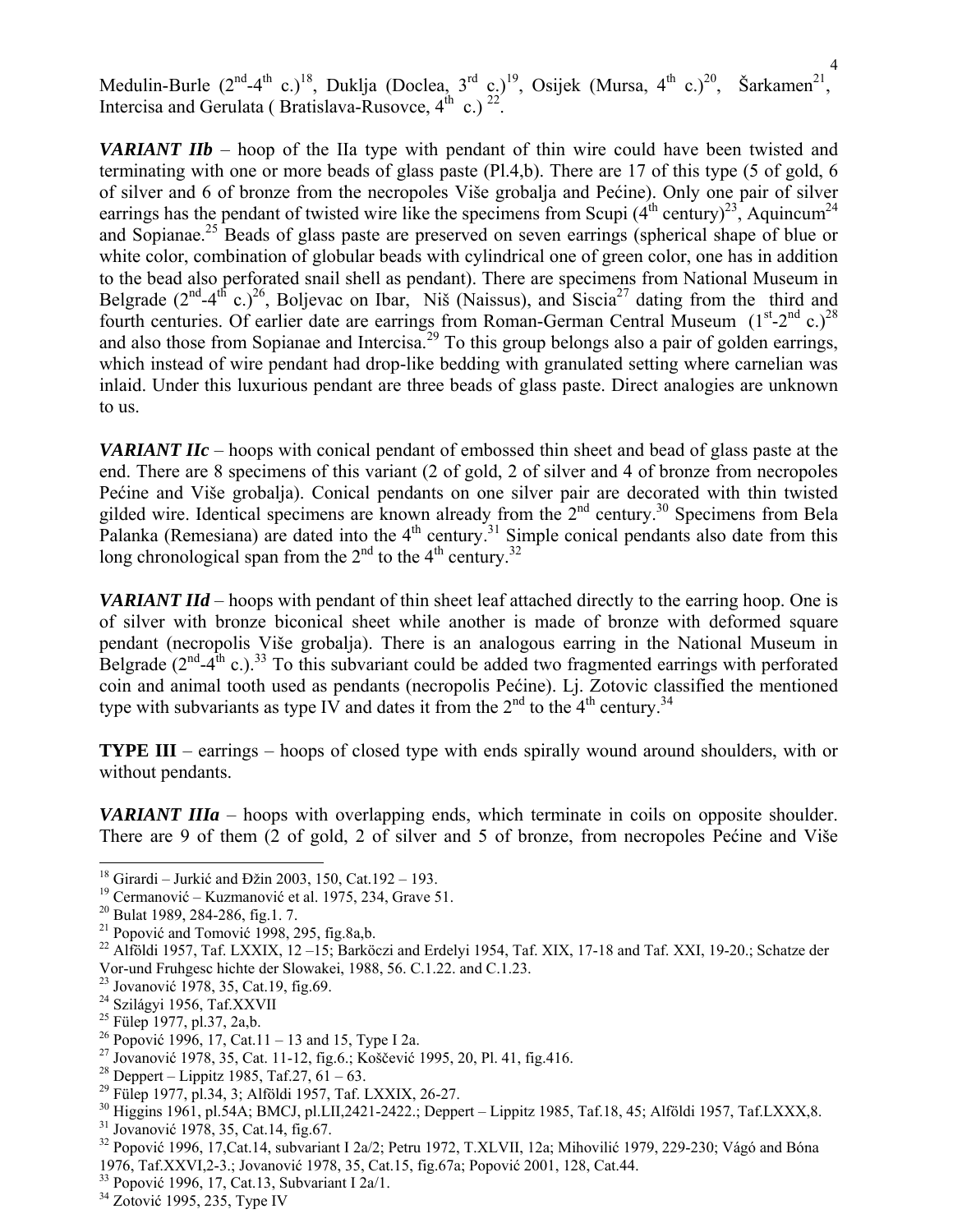grobalja). Lj. Zotovic also attributes them to type III (1st-3<sup>rd</sup> century).<sup>35</sup> Specimens from National Museum in Belgrade as well as those from Obrouchishte, Stara Zagora region,  $36$  are dated in the same period. Finds from Gradina, Mogorjelo, Mala Kopašnica, Duklja, Niška Banja and Niš are of somewhat later date,  $3^{rd}$ <sup>4th</sup> century.<sup>37</sup>

*Subvariant IIIa1* – hoops like variant IIIa but enhanced with pendant directly attached to the hoop. There are 8 of this subvariant (3 of silver and 5 of bronze, necropoles Pećine and Više grobalja). Animal teeth, snail shell, coins or thick silver sheet of triangular shape are used as pendants. They are dated in the  $2<sup>nd</sup>$ -3<sup>rd</sup> century while they are rarely used in the first half of the  $4<sup>th</sup>$ century.<sup>38</sup>

*VARIANT IIIb* – hoop of closed type where one end of the wire makes a loop and it is wound in dense coils around the hoop or it forms a spiral that represents the head of an earring of the pseudo shield type while other end terminates in a hook (Pl.4, c and d). There is 70 specimens (47 of gold, 10 of silver, including 4 damaged pieces that most probably belong to this variant and 13 of bronze, from necropoles Više grobalja, Pećine, Velika kapija, Kod bresta and Na rupi). As we can see they are most numerous and hence most popular type of earrings at the necropoles of Viminacium. They are dated into  $2<sup>nd</sup> - 3<sup>rd</sup>$  century but there are also some later specimens (National Museum in Belgrade, Bugojno, Mala Kopašnica, Botevgrad region, Sviloš, Beška, Kolovrat and Osijek/Mursa,  $3^{\overline{rd}} - 4^{\text{th}}$  c.).<sup>39</sup>

*Subvariant IIIb1* – hoops identical to the variant IIIb but made of twisted wire. There are 5 gold specimens from the necropolis Više grobalja. Golden earring from Durostorum dated into the middle of the  $2<sup>nd</sup>$  century is identical to our specimens.<sup>40</sup>

*Subvariant IIIb2* – hoops identical to the variant IIIb but with pendant (Pl.4,e,f,g and h). There are 26 specimens (22 of gold, 2 of silver and 2 of bronze from the necropoles Pećine, Više grobalja and Na rupi). Pendants made of glass paste are shaped as one or more beads and there are also pendants made of twisted wire with solid cast drop on the end. Earring from cremation burial G1 196 is dated by the coin of Caracalla (AD 198-217), while one of them is not grave find but it was a chance find from the territory of Viminacium.<sup>41</sup> Analogous specimens are known from the National Museum in Belgrade, City Museum of Belgrade, Mala Kopašnica, Aquincum, Intercisa, Serdica, Svilengrad and Kovachevo, Sliven region and they are dated from the  $2<sup>nd</sup>$  to the  $4<sup>th</sup>$ century.42

**TYPE IV** earrings – hoops with soldered ornamental head, with or without pendant.

*VARIANT IVa* – hoop with hook-and-eye clasp and with soldered shield like head. There are 3 of the kind (2 of gold and one of silver, necropolis Pećine). Each of these three specimens has differently shaped head – like a palmette, granules like grape or calotte shaped like hexagonal

 $^{35}$  Ibid., 234, Type III and IIIA<br> $^{36}$  Popović 1996, 17-18, Cat.16-19, variant I 3; Ruseva-Slokoska 1991, Cat.3a (Type I, Variant 2)

<sup>&</sup>lt;sup>37</sup> Miletić 1963, Cat. 51 and 120; Pešić 1995, Cat.1, fig.1, Type I, variant 1; Cermanović – Kuzmanović et al. 1975, Grave 121; Jovanović 1978, Cat.20 and 21, fig.69.

<sup>&</sup>lt;sup>38</sup> Petru 1972, T.LXIV, 20-21, Grave 8942.

 $39$ Zotović 1995, 234, Type IIA; Popović 1996, 19, Cat. 20-26, Type I 4; Miletić 1963, 21, Cat.16; Pešić 1995, fig. 2, Type I, variant 2a; Ruseva-Slokoska 1991, Cat. 16 and 17 ( Type I, Variant 4B); Dautova-Ruševljan 1995, 243 – 244,

<sup>&</sup>lt;sup>40</sup> Popović and Donevski 1999, 21, Cat.1, fig.1.<br><sup>41</sup> Zotović and Jordović 1990, T.CLXIII, fig.7; Spasić 1994, 74, Cat.3.<br><sup>42</sup> Popović 1996, 20,Cat.30-36, Type I 4a; Muzej grada Beograda 1981, Cat.126; Pešić 1995, fig.3-2a; Szilágyi 1956, Taf.XXVII; Alföldi 1957, Taf.LXXIX,21; Ruseva-Slokoska 1991, Cat. 9a, 10, 11, and 12a, ( Type I, Variant 3c and 3d).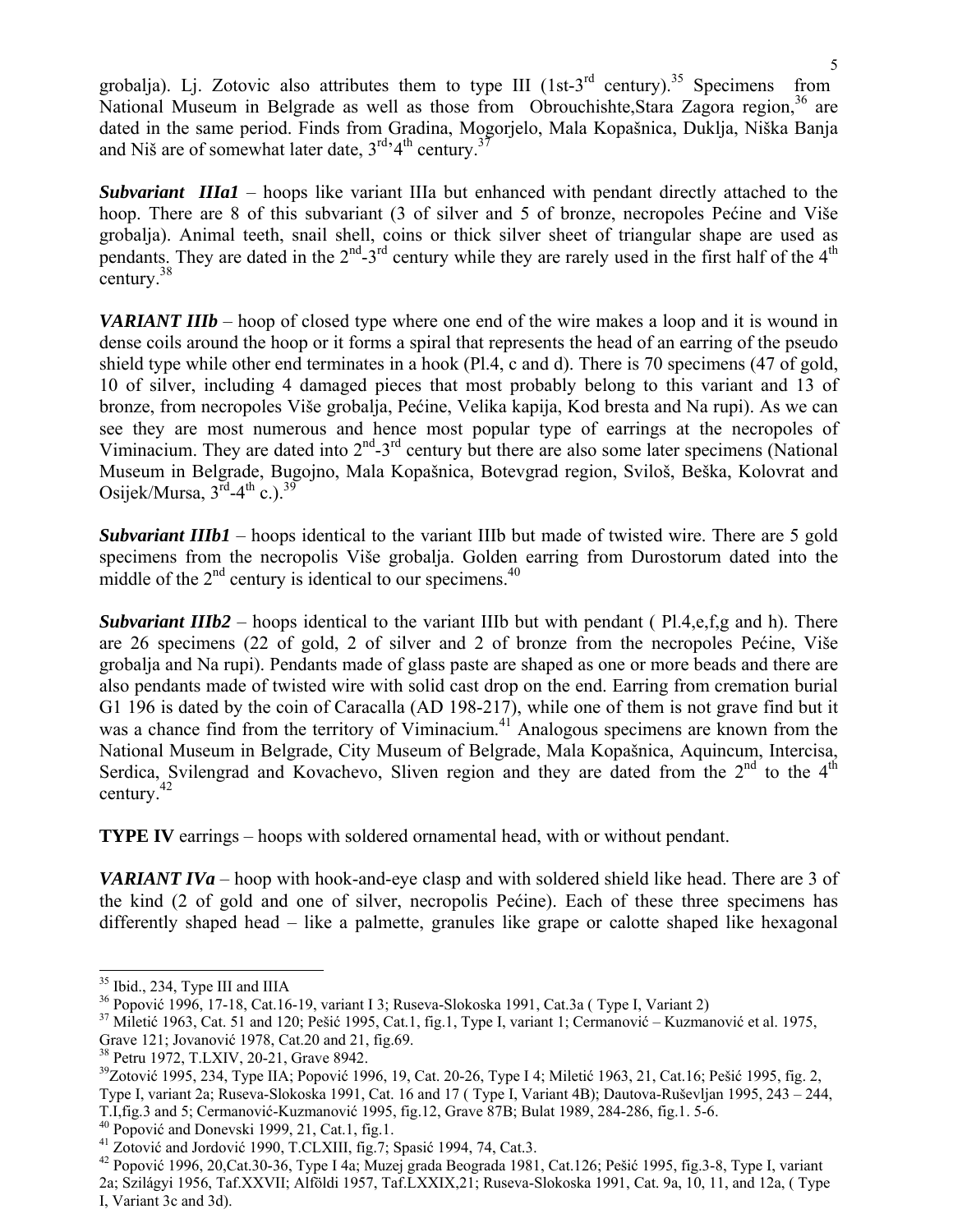prism. Lj. Zotovic classifies them in type V and dates them in the 2<sup>nd</sup>-3<sup>rd</sup> century.<sup>43</sup> Earring with grape-shape granules on the hoop is known from Irig  $(Srem)^{44}$  and is dated into the 4<sup>th</sup> century. There are many analogies for the earring with conical head on the hoop: Oescus (Pleven region), Lisets (Lovech region), Nicolaevo treasure and Sadovets (Pleven region)- $1^{st}$ -3<sup>rd</sup> c., Intercisa,  $45$ Medulin-Burle, Mala Kopašnica and specimens from the National Museum in Belgrade-2<sup>nd</sup>-3<sup>rd</sup>  $c^{46}$ 

*Subvariant IVa1* – 3 hoops (one of gold and 2 of silver, Više grobalja). The hoop itself is decorated with entwined chains made of linked loops while a pair of silver earrings is additionally reinforced next to the loop with dense coils of wire. One such specimen is known from Kolovrat and the others from Emona and Siscia (no later than the second century). $47$ 

*VARIANT IVb* – hoops with calotte-shaped head and pendant (Pl.4, i). There are 7 specimens made of gold (Pećine and Više grobalja). Pair from grave G1-193 is dated by the coins of Antoninus Pius (138-161).<sup>48</sup> Analogous specimens from the National Museum in Belgrade, Cyprus and the Pleven region are dated into the  $2<sup>nd</sup> - 3<sup>rd</sup>$  century.<sup>49</sup>

*VARIANT IV c* – hoops with square bedding of golden foil for glass paste inlay and with pendant terminating with a bead (Pl.4, j). There are 19 golden specimens (Više grobalja, Pećine, Na rupi, Čair). One pair of earrings has pendant of sheet metal shaped as pine cone. They occured in the  $2<sup>nd</sup>$ century and lasted through the entire 3rd century.50 There are analogous specimens in the National Museum in Belgrade, Roman-German Central Museum and in Intercisa.<sup>51</sup>

*Subvariant IVc1* – one golden earring (Pećine). Square head of golden foil is soldered to the hoop head and decorated with floral motif (rosette with four petals) by embossing. Bead on the pendant is missing. On the basis of analogous specimens it is dated in the  $2<sup>nd</sup>$ -3<sup>rd</sup> century.<sup>52</sup>

**TYPE V** – earrings with S-shaped hook for fastening and diversely modeled head soldered to the hoop. This type could have pendants attached directly to the setting or via trapezoid bar.

*VARIANT Va* – earrings with S-shaped hook and circular flat head made of thin foil. Head could have serrated edges or could be decorated with rosette motif in embossing technique. There are 7 specimens (2 of gold, 1 of silver and 4 of bronze, Pećine, Više grobalja and Velika kapija). They date from the  $2<sup>nd</sup>$  to the 4<sup>th</sup> century. There are analogus pins from Siscia with pelta-shaped heads. This shape is almost unknown outside Siscia and dated to the second and third centuries.<sup>53</sup>

*VARIANT Vb* – earring with S-shaped hook and calotte-shaped head soldered to the hoop (Pl.4, k). There are 7 golden specimens of this variant (Pećine, Više grobalja). One earring has the head shaped as hexagonal pyramid while one pair had on the calottes a setting for the stone, which is

<sup>&</sup>lt;sup>43</sup> Zotović 1995, 236, Type V

<sup>&</sup>lt;sup>44</sup> Popo-Lazić 1972, Cat.129.<br><sup>45</sup> Ruseva-Slokoska 1991,Cat.8a and b (Type I, Variant 3B) and Cat.21-24 ( Type I, Variant 4C); Alföldi 1957, Taf.LXXIX, 22 and 24.

<sup>46</sup> Girardi-Jurkić and Đžin 2003, 150, Cat.191; Pešić 1995, 28-29, Cat.11-12, fig.11; Popović 1996, 20, Cat.37-43,

Type II 1/1; Popović 2001, 125, Cat.39.<br><sup>47</sup> Cermanović-Kuzmanović 1995,227-230,fig.13, Grave290; Petru 1972, T.XLV, 1a, Grave 664.; Koščević 1995, 20,

Pl.41, fig.414.<br><sup>48</sup> Zotović and Jordović, 1990, T.CLXII, fig.5; Zotović 1995, 236, Type V

 $49$  Popović 1996, 21, Cat.44-45, Type II 1a; Higgins 1961, 1183-1186, pl.54B; Ruseva-Slokoska 1991, Cat.13a and 13b (Type I, Variant 3E).<br><sup>50</sup> Zotović 1995, 236, Type VA; Viminacium 1980, Cat.4; Spasić 1994, 73-74, Cat.2.

<sup>&</sup>lt;sup>51</sup> Popović 1996, 21, Cat. 46-49, Type II 2; Deppert-Lippitz 1985, Taf. 19, fig. 47; Alföldi 1957, Taf. LXXIX, 23<sup>52</sup> Ibid., Cat. 50-51, Type II3; Ibid., Taf. 28, fig. 68.

<sup>53</sup> Zotović 1995, 236, Type VI; Popović 1996, 24, Cat.63, Type VI 1/2.; Koščević 1995, 21, Pl.41, fig. 417-431.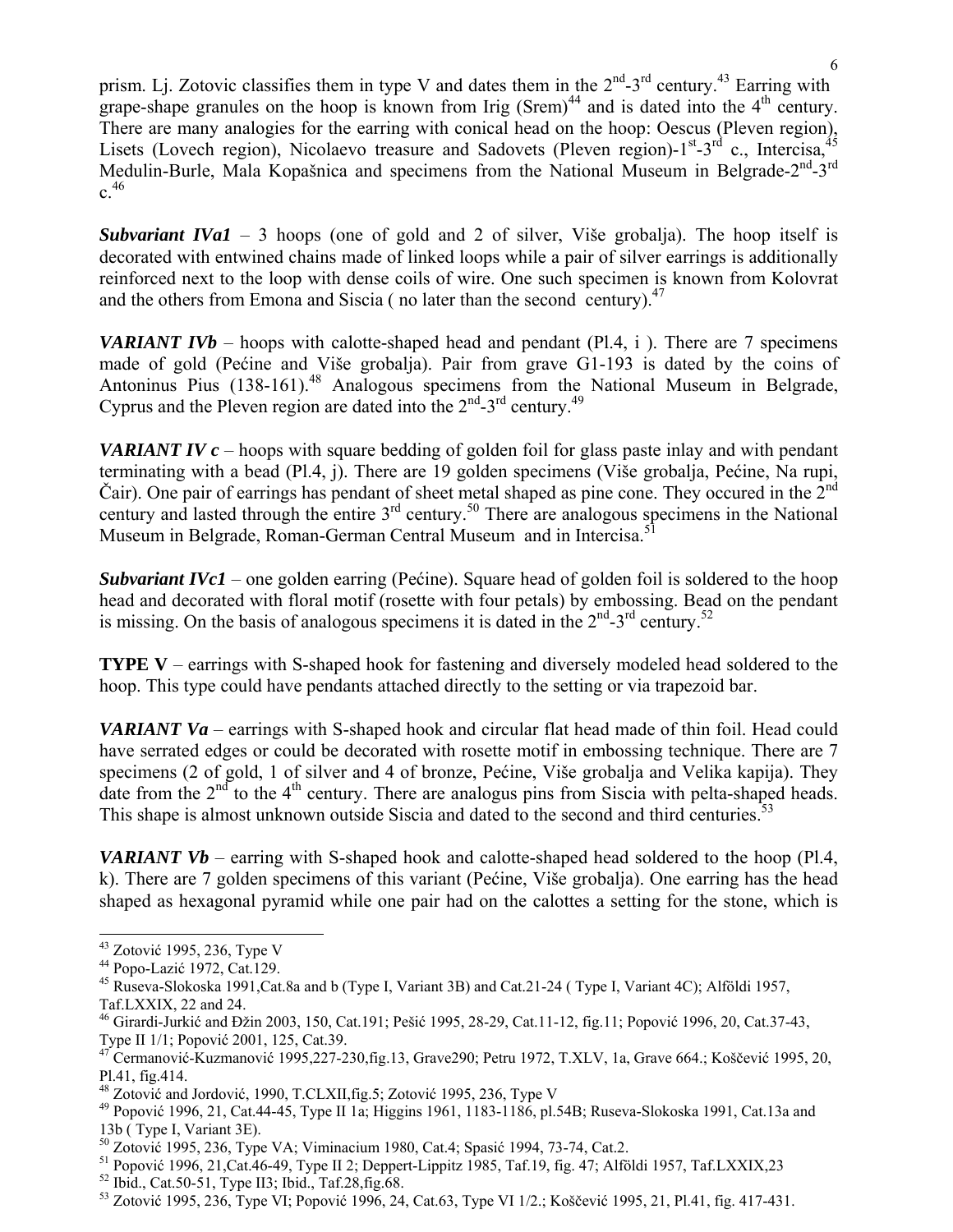now missing. Specimens from the National Museum in Belgrade and Durostorum are dated from the  $1<sup>st</sup>$  to the  $3<sup>rd</sup>$  century.<sup>54</sup> There are also analogous specimens from Mala Kopašnica, Medulin-Burle, Oescus and Sexaginta-Prista.<sup>55</sup>

*VARIANT Vc* – earrings with S-shaped hook and with circular or square head with a setting for stone or glass paste (Pl.4, land m, n, o and p). There are 8 specimens (6 of gold, 1 of silver and 1 of bronze, Više grobalja, Pećine and unknown site). Three earrings have simply modeled head consisting of one hexagonal bead. Heads of two earrings are shaped as hexagonal rosettes made by hammering in a die while hexagonal bead is in the center. They are dated into  $2^{nd}$ -3<sup>rd</sup> century.<sup>56</sup> There are analogies for this type in the National Museum in Belgrade, Šarkamen, Intercisa and Roman-German Central Museum.<sup>57</sup>

*VARIANT Vd* – earrings with S-shaped hook and shield like setting of circular or square shape with precious or semi-precious stone (Pl. 5, q, r and s). Setting is usually decorated with twisted gold wire and on it pendants (2 or 3) with beads at the end were suspended on hoops. There are 6 gold specimens (Pećine, Rudine-Lanci, Administration building of IEK Kostolac). Pair of earrings has at all four corners pendants of wire probably for beads that are now missing. They date from the 2nd to the 3rd century.58 There are numerous analogies with this variant: National Museum in Belgrade, City Museum of Belgrade, Belgrade (Singidunum), Dobri Do, Mala Kopašnica, Arčar ( Ratiaria), British Museum and Intercisa.<sup>51</sup>

*VARIANT Ve* – one gold earring (site Pajića salaš, legacy of V. Radojčić) with elliptical setting of twisted wire with two-layered cameo of agate. Under the setting is trapezoid transversal bar with 4 hoops with pendants shaped as solid cast dolphins (one is missing) and a pearl bead (Pl. 5, t). This motif followed a tradition of Hellenistic models that were very popular.There are analogies specimens from Stara Zagora (Augusta Trajana). In the white layer of the cameo is a male profile turned to the right. Stylistic attributes of the portrait as well as the shape of the earring suggest dating in the end of the  $3<sup>rd</sup>$  century.<sup>60</sup>

#### *CONCLUSION*

 From the chronological point of view the earliest are earrings of Type IIIa with overlapping ends terminating on the opposite shoulder in spiral coils. This jewelry shape originates from Egypt and had been in use in Rome from the  $1<sup>st</sup>$  to the  $4<sup>th</sup>$  century.<sup>61</sup> Besides earrings the bracelets, finger rings or hoops of this type had also been produced. Great popularity of this jewelry type is confirmed by the hoards from Tekija and Bare.<sup>62</sup>

Hoops with eye-and-hook clasp, with or without pendants (Type IIa, b) appeared in the middle of the  $2<sup>nd</sup>$  century and existed until the middle of the  $4<sup>th</sup>$  century. Namely they are contemporary with

 $54$  Popović 1996,24, Cat.58-62, Type VI 1/1; Popović and Donevski 1999, 65, fig.4.

<sup>&</sup>lt;sup>55</sup> Pešić 1995,29, Cat.13, fig.13; Girardi-Jurkić and Đžin 2003, 151, Cat.196; Ruseva-Slokoska 1991, Cat.43a,b,44 and 45a,b (Type II, Variant 1).<br><sup>56</sup> Zotović 1995,236, Type VI; Viminacium 1980, Cat.7; Spasić 1994, 76, Cat.6.

<sup>57</sup> Popović 1996, 24, Cat.67-68, Type VII; Popović and Tomović 1998, 295, fig.8c-d; Alföldi 1957, Taf.LXXIX,fig.1-9.; Deppert-Lippitz 1985, Taf.29, fig.71.

<sup>58</sup> Zotović 1995, 237, Type VI A; Viminacijum 1980, Cat.16 and 18; Spasić 1996, 154-155, Cat.1 and 4; Spasić 1994, 75, Cat.4 and 5.

<sup>&</sup>lt;sup>59</sup>Popović 1996, Cat.76-79, Type VIII 2a/1 and Cat.81, Type VIII 2a/3; Muzej grada Beograda 1981, Cat.116 and 118; Pop-Lazić 2002, 67-68, fig.1, Grave 227.; Vučković-Todorović 1957, 296, fig.11; Pešić 1995, 33, fig.16-18.;

Aleksova 1956, fig.11. 5,6.; BMCJ,pl. LV, 2650,2655.; Vágó and Bóna 1976, Taf.XXV,fig.4,5.

<sup>&</sup>lt;sup>60</sup>Ruseva-Slokoska 1991,Cat. 14 ( Type I, Variant 3E).; Spasić – Đurić 2002, 91.; Popović 1991,57, Cat.8. <sup>61</sup> Pešić 1995, 26. <sup>62</sup> Popović and Borić-Brešković 1994; Mano – Zisi 1957.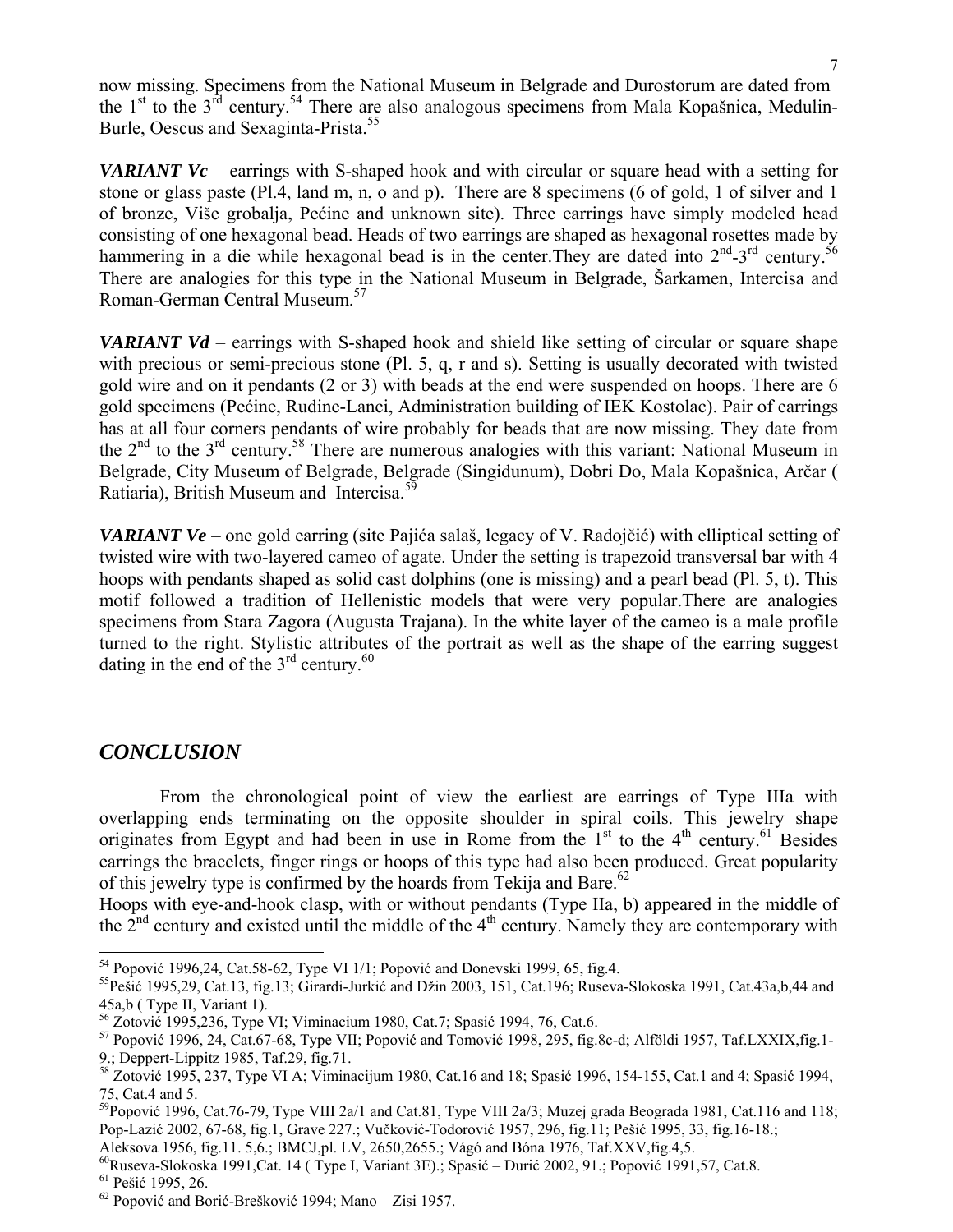type IIIb and b1, also with eye-and-hook clasp. However, with this type the end, which makes the loop (eye) also forms the pseudo shield of spiral coils on the shoulder. They are of East Mediterranean provenance and date from the  $2<sup>nd</sup> - 3<sup>rd</sup>$  century while they are not confirmed in the  $4<sup>th</sup>$  century. Type IIIb2 in addition to hook-and-eye and pseudo shield also has wire pendant with a glass paste bead. This type is also dated in the  $2<sup>nd</sup>$  and  $3<sup>rd</sup>$  century although specimen from the National Museum in Belgrade (Ritopek) suggests that they were in use even in the 4<sup>th</sup> century. Earrings of Type IVb with calotte-shaped head on the hoop and with pendant were made exclusively of gold. One pair of earrings discovered in a grave is dated by the coin of Antoninus Pius. They are synchronous with already mentioned types  $(2^{nd}-3^{rd} c)$ . Type IVc appeared in the beginning of the 2<sup>nd</sup> century, i.e. it is of slightly earlier date than the others are. This type also includes only specimens of gold (19 pieces).

Earrings with S-shaped hook (type  $Va - e$ ) had been in fashion at the same time as the hoops with eye-and-hook clasp. They originate from Hellenistic models, which were much more luxurious while Roman goldsmiths made them more simple. Centers for production and distribution were in the eastern provinces. Type Vb with calotte-shaped head is more elaborate form of the type IVa although both types date from the same period  $(2^{nd}-3^{rd} c)$ . Type Vc is characterized by more simple specimens with hexagonal pendant of green glass paste directly attached to the S-shaped hook. Most of the earrings of this type have circular or square setting for semi-precious or precious stone. Also interesting is the specimen shaped as six-petaled rosette made by hammering in a matrix and with green hexagonal stone in the center. This type is characteristic for the  $2<sup>nd</sup>$  and  $3<sup>rd</sup>$  century. On a fresco painting from Viminacium could be seen young Roman lady with earrings of this type with green stone (Pl. 5, u). As this grave dates from the  $4<sup>th</sup>$  century it suggests prolonged use of the type Vc earrings.<sup>63</sup> Circular or elliptical setting for the stone with wire pendants and pearls at the end are characteristic for the type Vd. Setting is usually twisted and pendants (two or three) are directly attached to it. Pair of earrings with rectangular setting and translucent red stone is embellished with four wire pendants on the corners. They probably contained pearls that are now missing. These earrings date from the  $3<sup>rd</sup>/4<sup>th</sup>$ century. All specimens are made of gold. The most luxurious specimen is the earring with cameo in elliptical twisted setting and it certainly belonged to some respectable Roman lady.

As we have seen  $2<sup>nd</sup>$  and  $3<sup>rd</sup>$  century abound in various types and variants of earrings that had been produced of precious metals but at the same time also of bronze (Pl. 6). Namely, popular shapes were favored by women of different social standing so the Roman goldsmiths *(vascularii)* had to satisfy also their needs and their resources. Polychromatic style predominates in the mentioned period and it is the reflection of the fashion of wealthy population that by combining semi-precious and precious stones in twisted settings with pearls attempted to mark their social and economic status.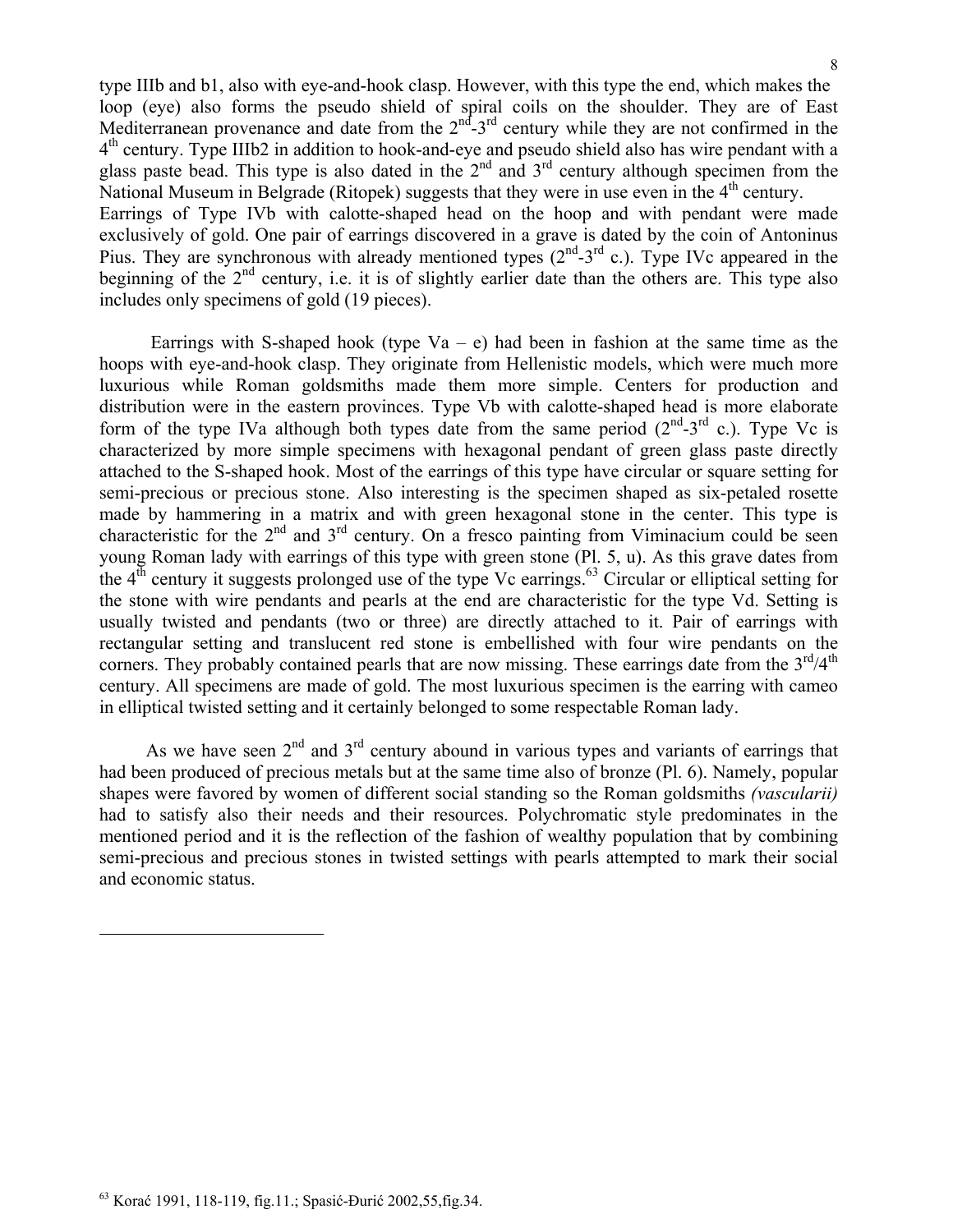Earrings from Viminacium belong to a standard form of Roman jewelry that satisfied the needs of an average category of population. These are general Roman-provincial forms widely spread among Roman women throughout the Empire. There was certainly some import of higher quality pieces (type Vd-e), which arrived together with merchants and craftsmen from Greece, Syria and Italy that were introducing new fashion trends. Syrian diaspora in Viminacium is confirmed on many epigraphic monuments and within this population had certainly worked excellent craftsmen-goldsmiths that established their *officinae*.<sup>64</sup> High quantity of jewelry originating from the Viminacium necropoles, find of goldsmith's anvil and presence of *faber argentarius* in Viminacium could be understood as reliable evidence that there existed smelting workshops and smithies.<sup>65</sup> In spite the fact that there are no archaeological data we suppose that there existed one such workshop during the  $2<sup>nd</sup>$  and in the beginning of the  $3<sup>rd</sup>$  century. Namely, this period is related to the political and economic prosperity of Viminacium. Besides, it was the period of large exploitation of the silver-bearing, gold, copper and iron mines in the valleys of rivers Pek and Timok. Special mine coins had been minted in Picenum in the time of Hadrian *(Metalla Aeliana Picensia).<sup>66</sup>* These mines could certainly satisfy the needs of local jewelers and modest ladies of Viminacium.

 Milovanović Bebina Arheološki Institut Knez Mihailova 357/IV Beograd and the Beograd state of the Beograd Serbia & Montenegro m.bebina@ptt.yu

<sup>&</sup>lt;sup>64</sup> Mirković 1968,69.

<sup>&</sup>lt;sup>65</sup> Spasić 1994, 82.<br><sup>66</sup> Popović 1994, 14 and 57.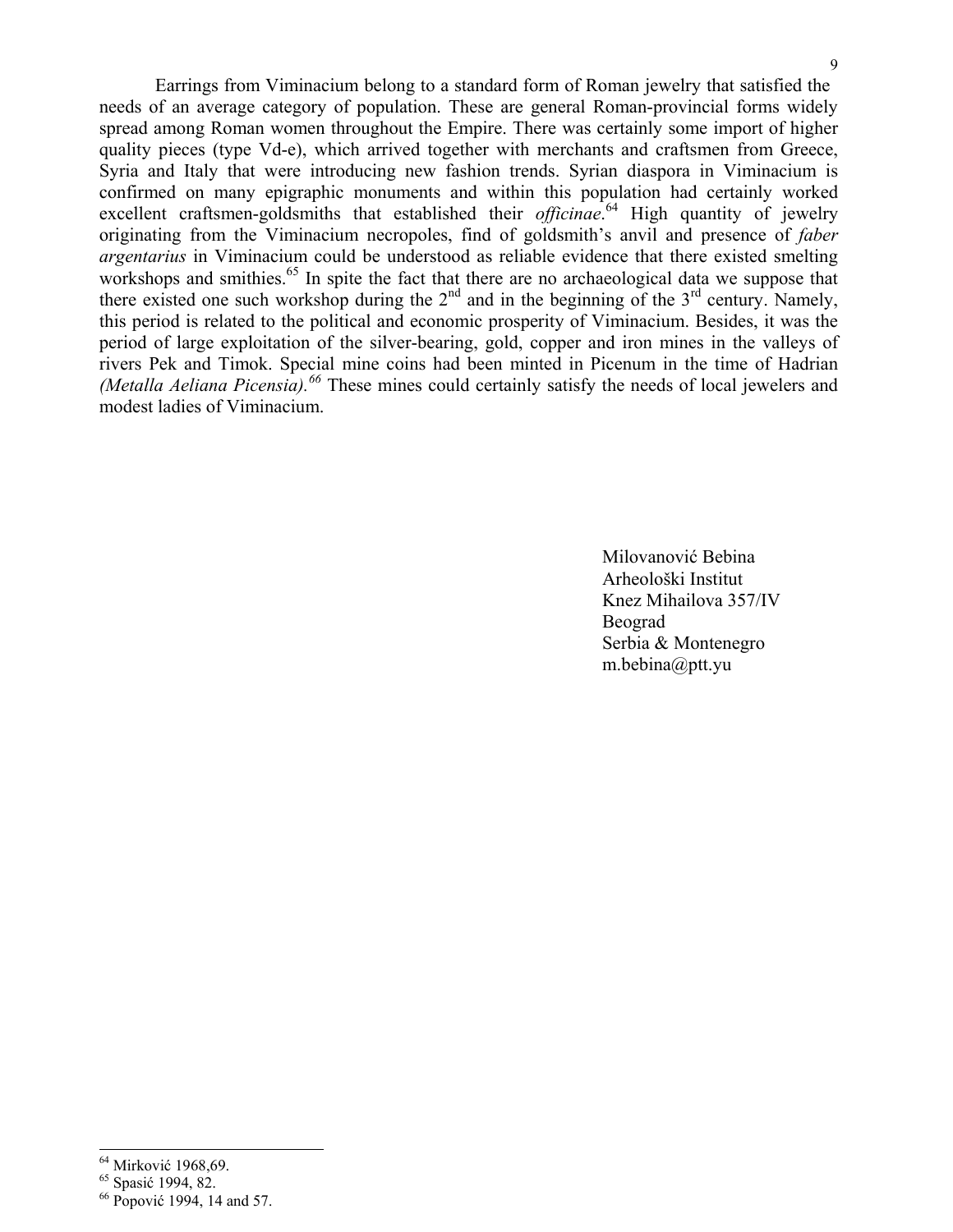### *BIBLIOGRAPHY*

Aлексова, Б. 1956. Еден нов наход од Скопје, *Зборник на археолошкиот музеј .* 1-20.Скопје.

Alföldi, R. M. 1957. Intercisa II (Dunapentele), Geschichte der Stadt in der Römerzeit, *Archaeologia Hungarica, XXXVI,* Budapest.

- Bark**ó**czi L., and Erdelyi G. 1954. Intercisa I ( Dunapentele Sztalinovaros), Geschichte der Stadt in der R**ö**merzeit, Budapest.
- BMCJ 1969. F.H.Marshall, Catalogue of the Jewellery, Greek, Etruscan and Roman in the Departmens of Antiquities, Brithish Museum,London.

Bulat, M. 1989. Rimski zlatan nakit u Muzeju Slavonije. *Osječki zbornik, XX.* Osijek.

Цермановић – Кузмановић А., Велимировић – Жижић О., Срејовић Д.1975. Античка Дукља – некрополе, Титоград.

- Цермановић Кузмановић , А. 1995. Предмети и накит од сребра из Коловрата. In The *Радионице и ковнице сребра* ( приредиле И. Поповић, Т. Цвјетићанин, Б. Борић – Брешковић)/ *Silver Workshops and Mints* ( ed. I. Popović, T. Cvjetićanin, B. Borić – Brešković),227-230. Београд.
- Даутова Рушевљан, Б. 1995. Римски сребрни предмети у Музеју Војводине. In The *Радионице и ковнице сребра* ( приредиле И. Поповић, Т. Цвјетићанин, Б. Борић – Брешковић)/ *Silver Workshops and Mints* ( ed. I. Popović, T. Cvjetićanin, B. Borić – Brešković), 243-254. Београд.

Deppert – Lippitz, B. 1985. Goldschmuck der R**ö**merzeit im R**ö**miche – Germanichen Zentral museum. Bonn.

Fert**é,** C. de la, 1956. Les bijoux antiques. Paris.

Фидановски, С. 1993. Каталог. In The *Римски царски градови и палате у Србији* ( приредио Д. Срејовић). Београд.

F**ü**lep, F.1977. Roman Cementeries on the Territory of P**é**cs ( Sopianae). Budapest.

Girardi – Jurkić, V., and Đžin, K. 2003. Sjaj antičkih nekropola Istre, *Monografije i katalozi 13*. Pula.

Higgins, R. A.1961. Greek and Roman Jewellery. London.

Јоцић, М. 1993. Каталог.In The *Римски царски градови и палате у Србији* ( приредио Д. Срејовић). Београд.

Jovanović, A. 1978. Nakit u rimskoj Dardaniji. Beograd.

Korać, M.1991. Late Roman Tomb with Frescoes from Viminacium. *Starinar, XLII.*Beograd.

Ковачева ,Т.1973. Погребние от гр.Плевен ( III в.). *Археология, IV, књ.2*.София.

Koščević, R. 1995. Siscia, Finds and Metalwork production Pannonia Superior. Zagreb.

Любенова, В. 1985. Античен произиовствен и търговски център край Радомир.*Археология, 3.* 

Mano – Zisi, Đ. 1957. Nalaz iz Tekije. Beograd.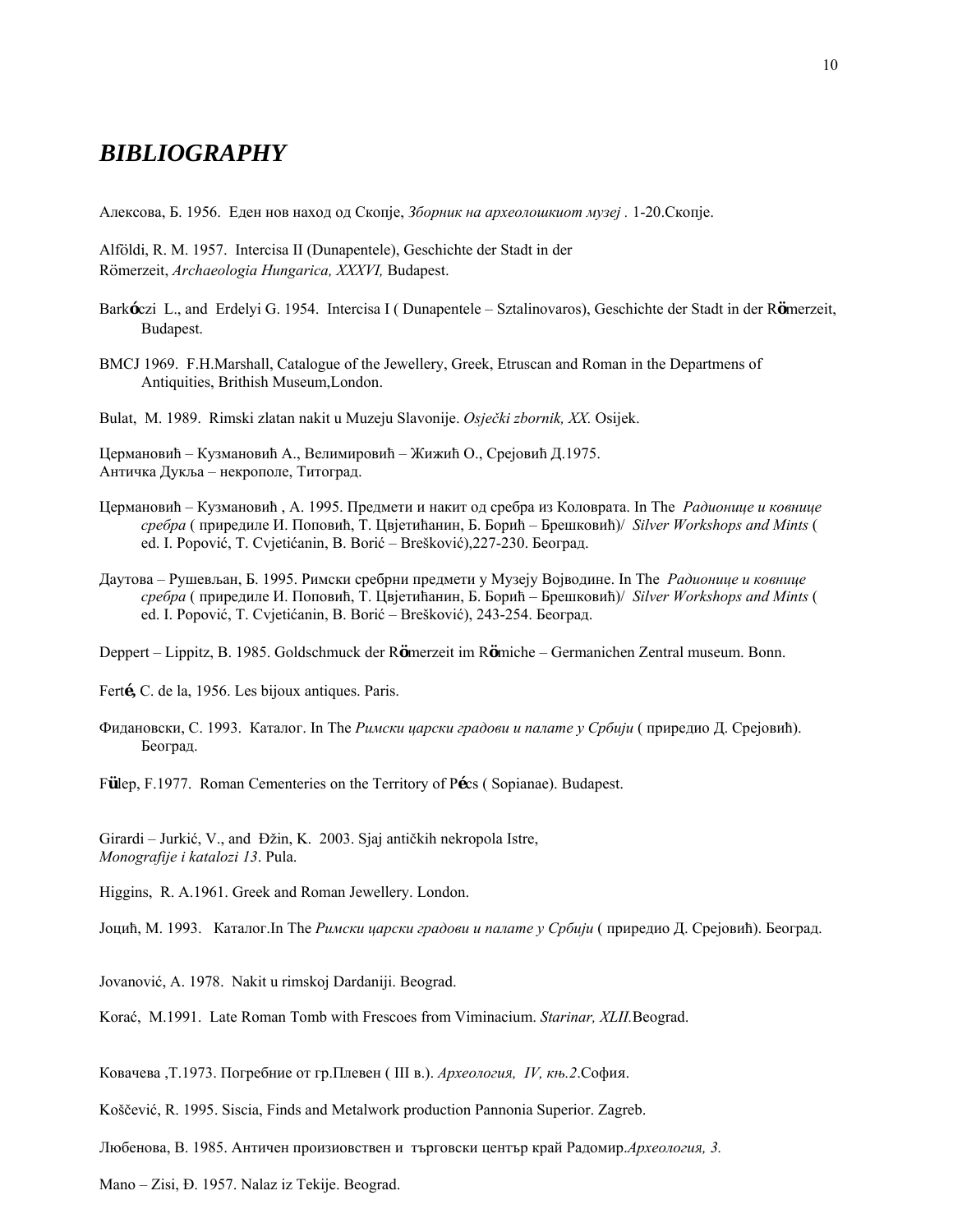Mihovilić, R. 1979. Prstenje i naušnice rimskog doba Slovenije. *Arheološki vestnik, XXX*. Ljubljana.

Микулчић, И.1975. Раноримски скелетни гробови из Скупа. *Старинар XXIV – XXV*. 89-100. Beograd.

Miletić, N.1963. Nakit u BiH od kasne antike do novijeg doba. Sarajevo.

Mirković M., 1968. Rimski gradovi na Dunavu u Gornjoj Meziji, Beograd.

Музеј града Београда, 1981. Накит из збирки Музеја града Београда. Београд.

Петровић, Б.1997. Накит. In The *Античка бронза Сингидунума* ( приредила С. Крунић)/ Аdornaments, in *Antique bronze from Singidunum* ( ed. S.Krunić). 85-117. Београд.

Petru, S.1972. Emonske nekropole. Ljubljana.

Пешић, Ј. 1995. Златни накит из римске некрополе у Малој Копашници, *Лесковачки зборник, XXXV.*

- Поп Лазић, П.1972. Из археолошке збирке Историјског музеја Србије. *Зборник Историјског музеја Србије, 8 – 9.* Београд.
- Pop Lazić, S. 2002. Nekropole rimskog Singidunuma/ Necropolises of Roman Singidunum. *Singidunum 3*: 7-100. Beograd.

Поповић, И., and Борић – Брешковић, Б.1994. Остава из Бара / The Bare Hoard. Београд.

Поповић, И. 1994. Аутохтоне и хеленистичке традиције на римском накиту I – III века. In The *Античко сребро у Србији* ( приредила И. Поповић)/ Аutochtonus and Hellenistic Tradition in Roman Jewelry from the First to the Third Century, in *Antique Silver from Serbia* ( ed. I. Popović). Београд.

Popović, I., and Donevski, P.1999. Gold and silver jewelry from Durostorum burials. Svishtov.

Popović, I., and Tomović, M. 1998. Golden Jewellery from the Imperial Mausoleum at Šarkamen ( eastern Serbia). *Antiquite tardive, 6.*

Поповић, И. 2001. Касноантички и рановизантијски накит од злата у Народном музеју у Београду/ Late Roman and Early Byzantine gold jewelry in National museum in Belgrade. Београд.

Поповић, И.1994. Налаз сребрног накита из околине Кладова. *Зборник Народног музеја, XV/1*. Београд.

Поповић, И. 1996. Римски накит у Народном музеју у Београду, II Златан накит/ Les bijoux romains du Mus**é**e national de Belgrade, II Les bijoux d' or. Београд.

Поповић, И. 1991. Римске камеје из Народног музеја у Пожаревцу. VIMINACIUM 6: 53-64. Пожаревац.

Ruseva – Slokoska, Lj. 1991. Roman Jewellery. A Collection of the National Archaeological Museum – Sofia. London.

Sch**ä**tze der Vor – und Fr**ü**hgeschicht der Slowakei, 1988. Bratislava – Burg.

Спасић – Ђурић, Д. 2002. Виминацијум главни град римске провинције Горње Мезије/ Viminacium the capital of the Roman province of Upper Moesia. Пожаревац.

Спасић, Д. 1994. Римске наушнице из Народног музеја у Пожаревцу. *VIMINACIUM, 8 – 9*. Пожаревац.

Спасић, Д. 1996. Каталог. In The *Народни музеј у Пожаревцу, 1896 – 1996.*Пожаревац.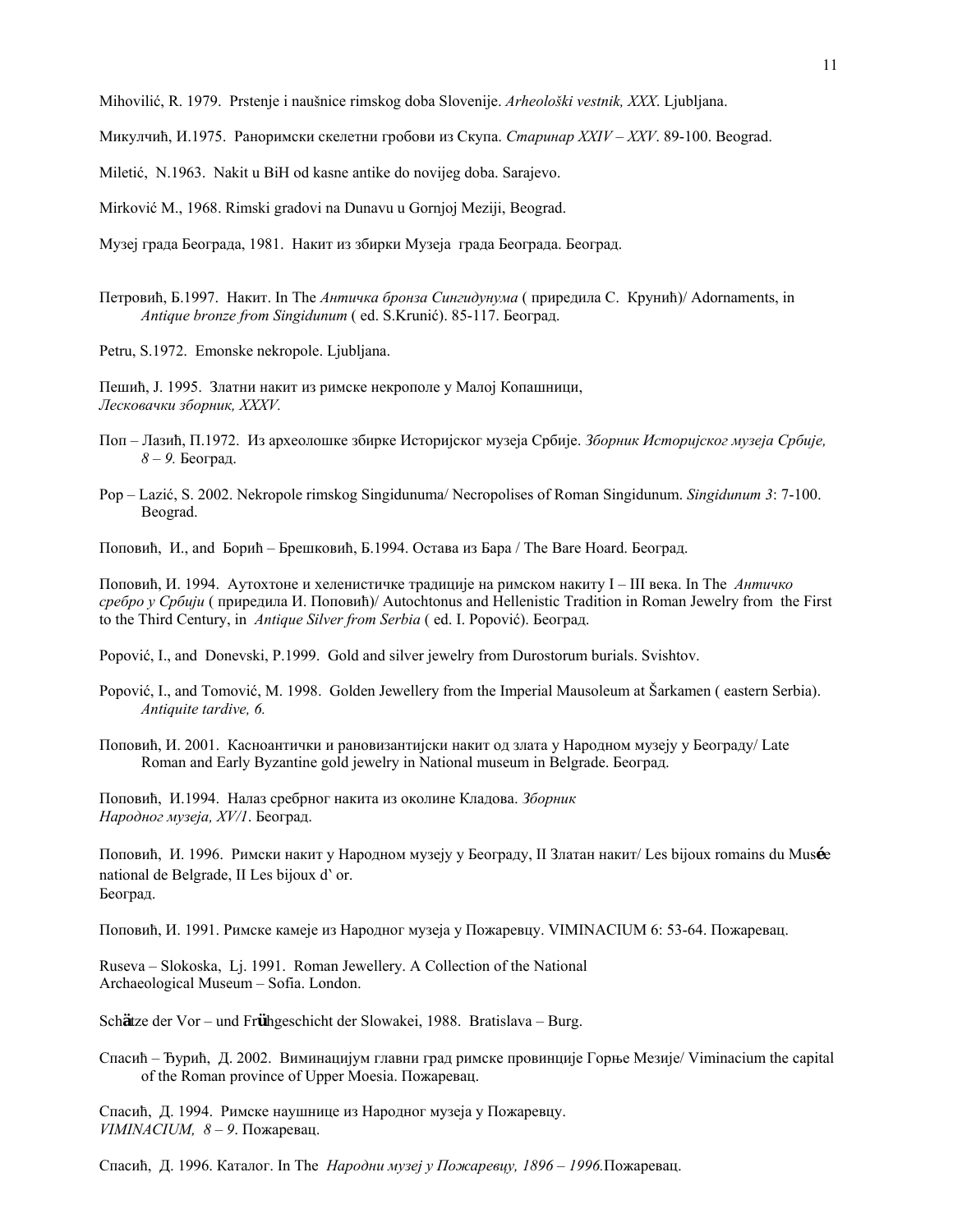Szil**á**gy, J. 1956. Aquincum. Budapest.

V**á**g**ó,** E., and B**ó**na, I. 1976. Die Gr**ä**berfelder von Intercisa I. Der sp**ä**tr**ö**mische S**ü**dostfriedhof. Budapest.

Виминацијум – главни град римске провинције Горње Мезије, 1980. Београд.

Вучковић – Тодоровић, Д.1958. Римски двојни гроб из Доброг Дола код Скопља. *Старинар, VII – VIII*. Београд.

Зотовић, Љ.1995. Типолошка анализа минђуша од сребра из римских радионица Виминацијума. In The *Радионице и ковнице сребра* ( приредиле И. Поповић, Т. Цвјетићанин, Б. Борић – Брешковић), in *Silver Workshops and Mints.*Београд.

Зотовић, Љ., and Јордовић, Ч. 1990. Viminacium I, Некропола Више Гробаља. Београд.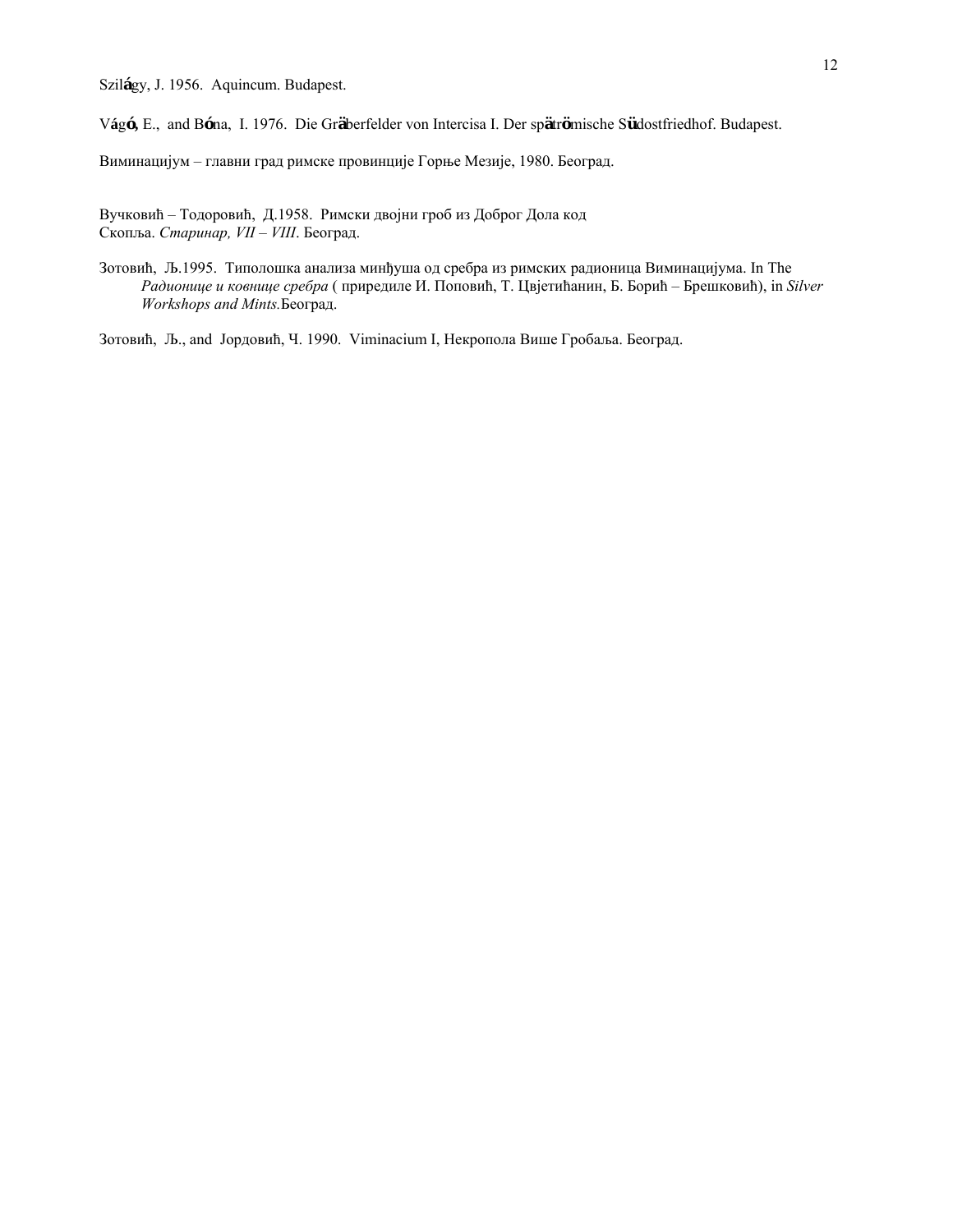

**Plate 1:** *The maps of Viminacium and its necropolis*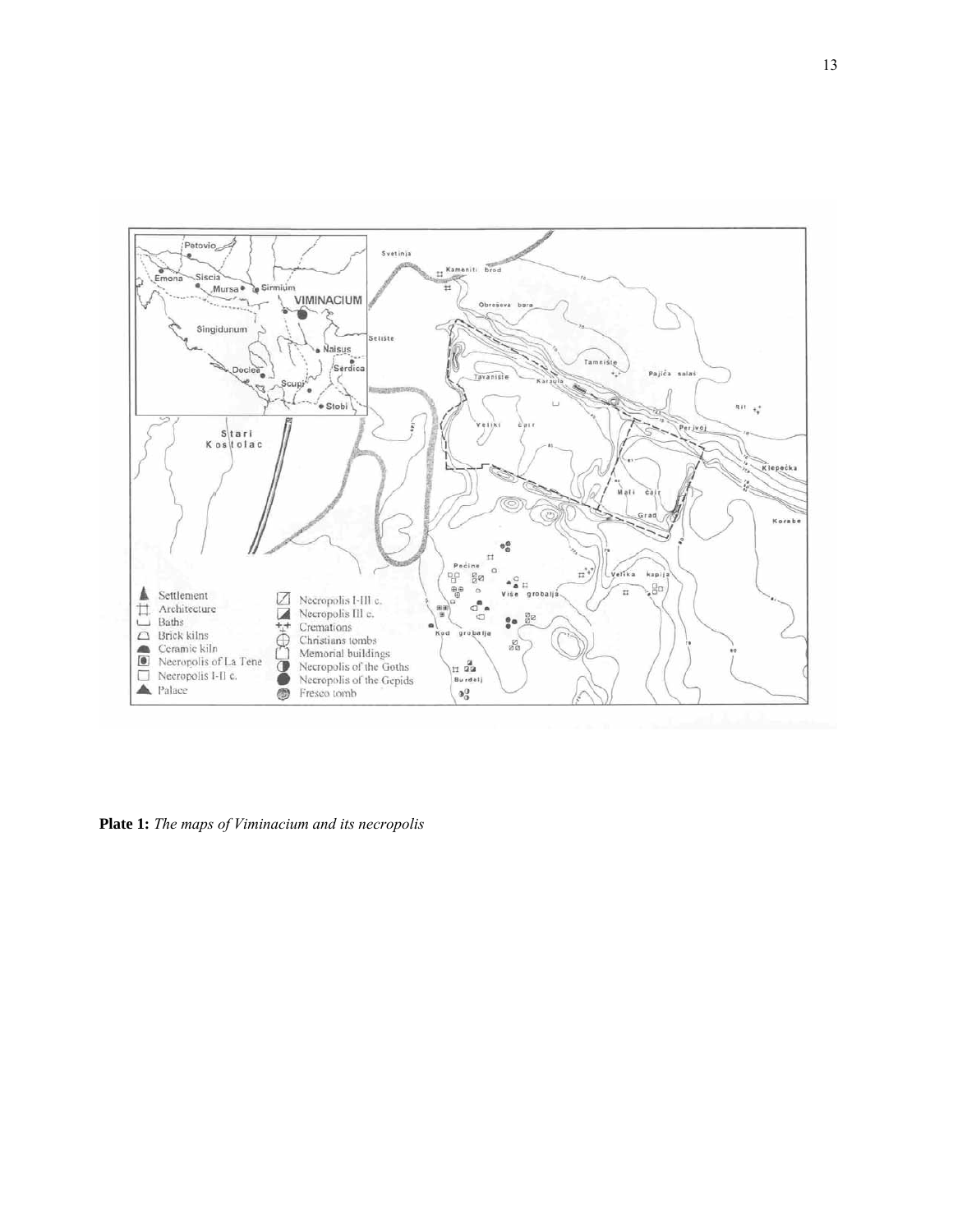| Ia                                                   | ${\rm Ib}$                 | Ic          | $\mathop{\rm Id}\nolimits$ |       |
|------------------------------------------------------|----------------------------|-------------|----------------------------|-------|
|                                                      |                            |             |                            |       |
| $\rm I\hspace{-.1em}I\hspace{-.1em}I\hspace{-.1em}I$ | $\mathop{\rm Hb}\nolimits$ | $\prod c$   | $\overline{Hd}$            |       |
| ∙©≂                                                  | y                          | ED          |                            |       |
| IIIa                                                 | IIIa1                      | IIIb        | IIIb1                      | IIIb2 |
|                                                      |                            | <b>to a</b> | gazz                       |       |
| IVa                                                  | IVa1                       | <b>IVb</b>  | <b>IVc</b>                 | IVc1  |
| R                                                    | 3.440.<br><b>RANGER</b>    | ଭ           |                            |       |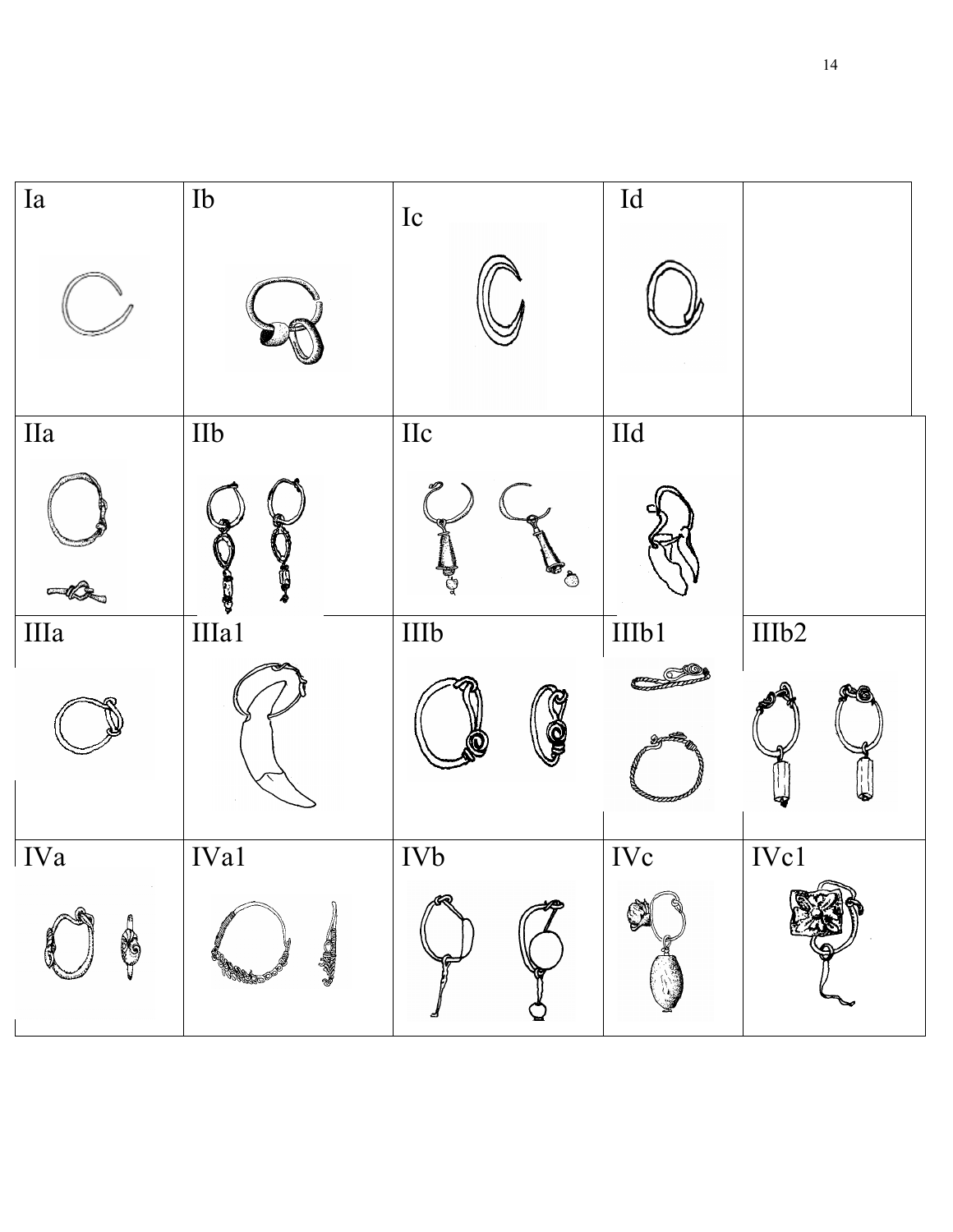

**Plate 2**: *Typological analysis of Roman earrings from Viminacium: types, variants and subvariants*

**TYPE:** 

| TYPE: | <b>CENTURY: I</b> | $\mathbf{I}$ | III   | IV    | V     |      |
|-------|-------------------|--------------|-------|-------|-------|------|
|       | Ia                |              |       | $***$ | ****  | **** |
|       | Ib                |              |       | *     | ****  | **** |
|       | Ic                |              |       |       |       | **** |
|       | Id                |              | $***$ | **    |       |      |
|       | <b>IIa</b>        |              | ****  | ****  | ****  |      |
|       | IIb               |              | ****  | ****  | ****  |      |
|       | $\prod$ c         |              | ****  | ****  | ****  |      |
|       | <b>IId</b>        |              | ****  | ****  | ****  |      |
|       | IIIa              | **           | ****  | ****  |       |      |
|       | IIIa1             |              | ****  | ****  | $***$ |      |
|       | IIIb              |              | ****  | ****  |       |      |
|       | IIIb1             |              | $***$ |       |       |      |
|       | IIIb <sub>2</sub> |              | **    | **    |       |      |
|       | <b>IVa</b>        |              | ****  | ****  |       |      |
|       | IVa1              |              | ****  | ****  |       |      |
|       | <b>IVb</b>        |              | $**$  | ****  |       |      |
|       | <b>IVc</b>        |              | ****  | ****  |       |      |
|       | IV <sub>c1</sub>  |              | ****  | ****  |       |      |
|       | Va                |              | ****  | ****  | ****  |      |
|       | Vb                | $**$         | ****  | ****  |       |      |
|       | $\rm Vc$          |              | ****  | ****  |       |      |
|       |                   |              | ****  | ****  | $***$ |      |
|       | Vd                |              |       | $**$  |       |      |
|       | Ve                |              |       |       |       |      |

**Plate 3:** *Chronological analysis of Roman earrings from Viminacium*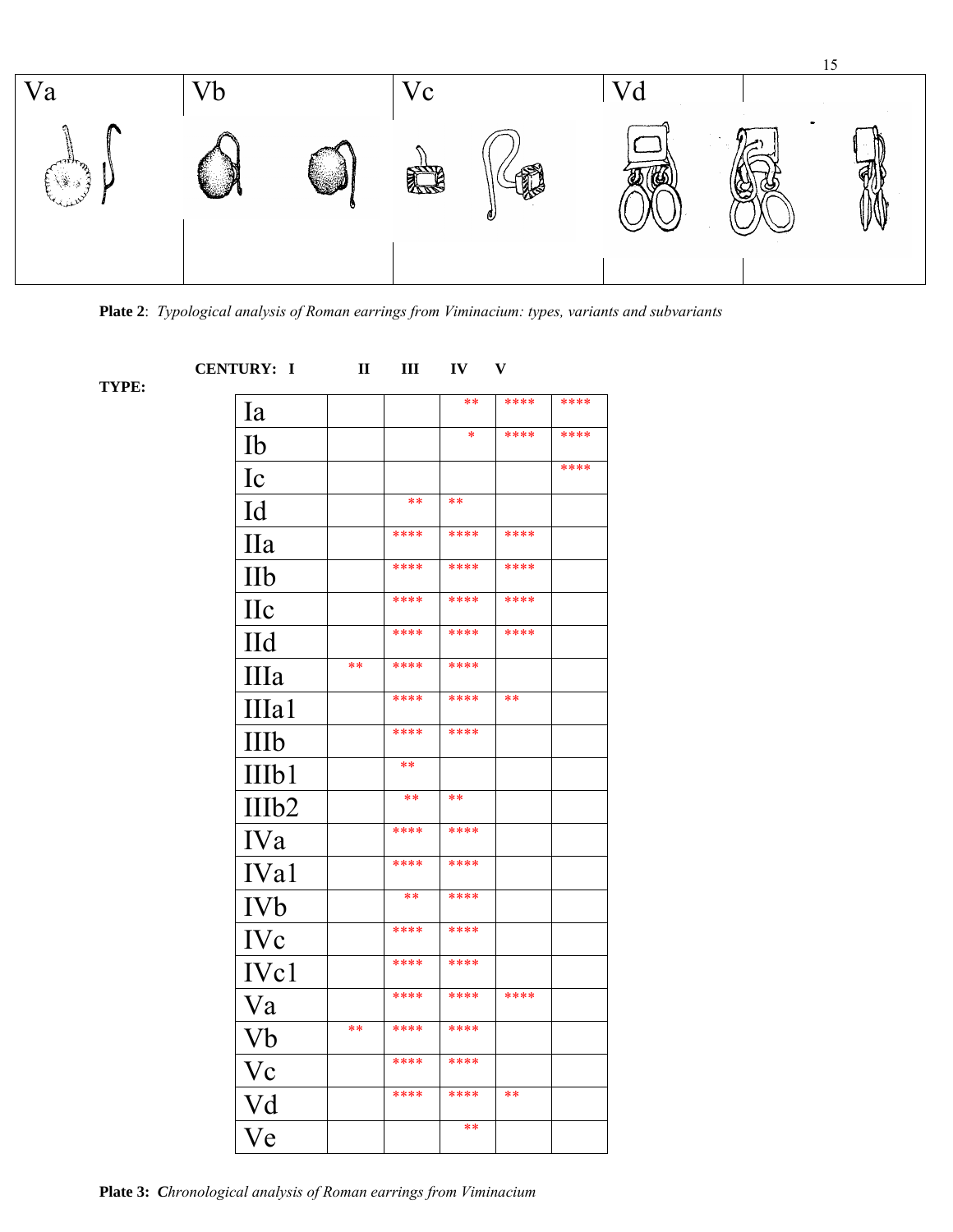



Type II a,  $2<sup>nd</sup>-4<sup>th</sup>$  c. Type II b,  $2<sup>nd</sup>-4<sup>th</sup>$  c. Type III b,  $2<sup>nd</sup>-3<sup>rd</sup>$  c.





Type III b, the middle of the  $2^{nd}$  c. Type III b2,  $2^{nd}$ - $3^{rd}$  c.











g between  $h$  ii



Type III b2,  $2^{nd}$ -  $3^{rd}$  c. Type IV b,  $2^{nd}$ - $3^{rd}$  c.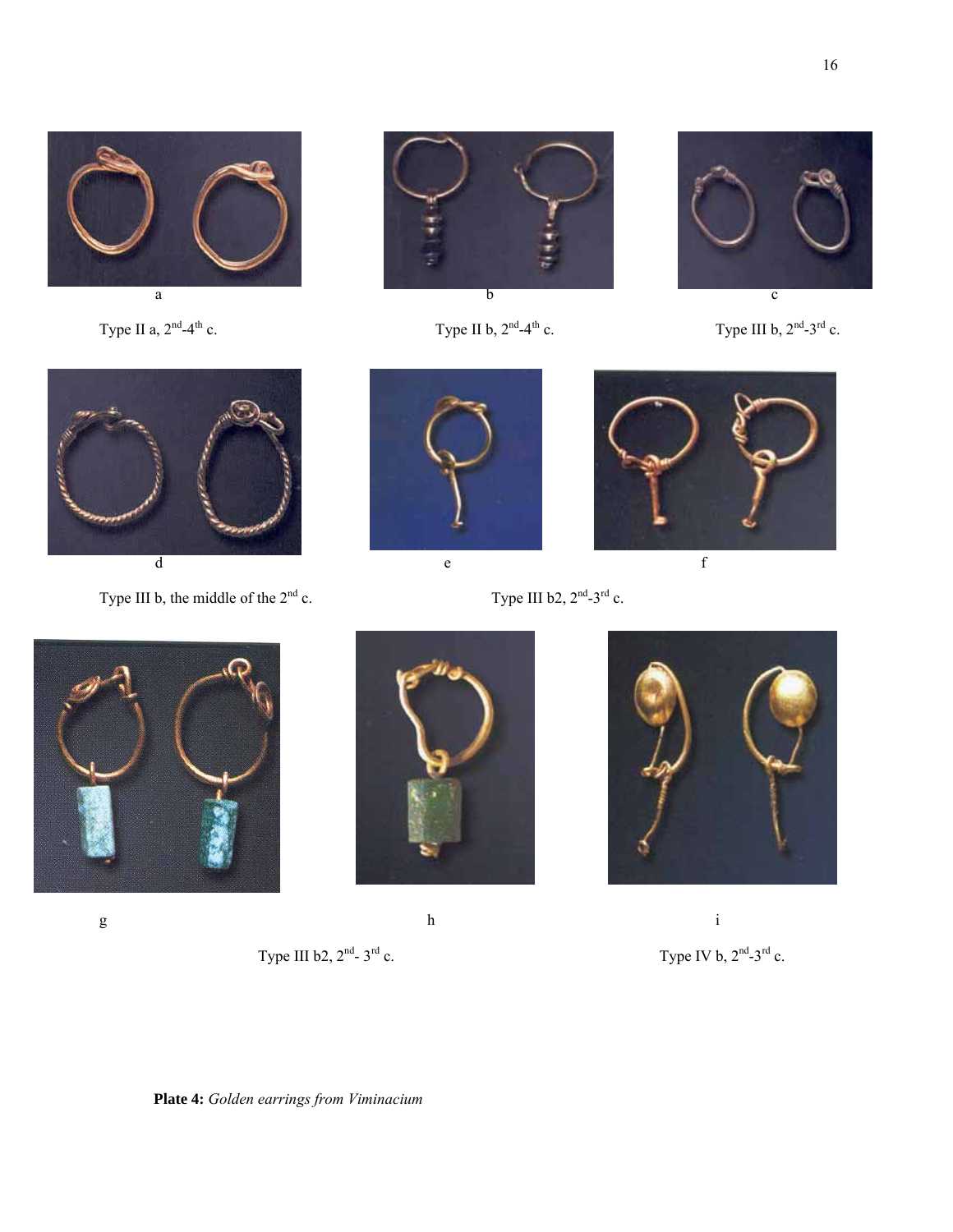















n o p Type V c,  $2<sup>nd</sup> - 3<sup>rd</sup>$  c.











Type V d,  $2<sup>nd</sup>-4<sup>th</sup>$  c.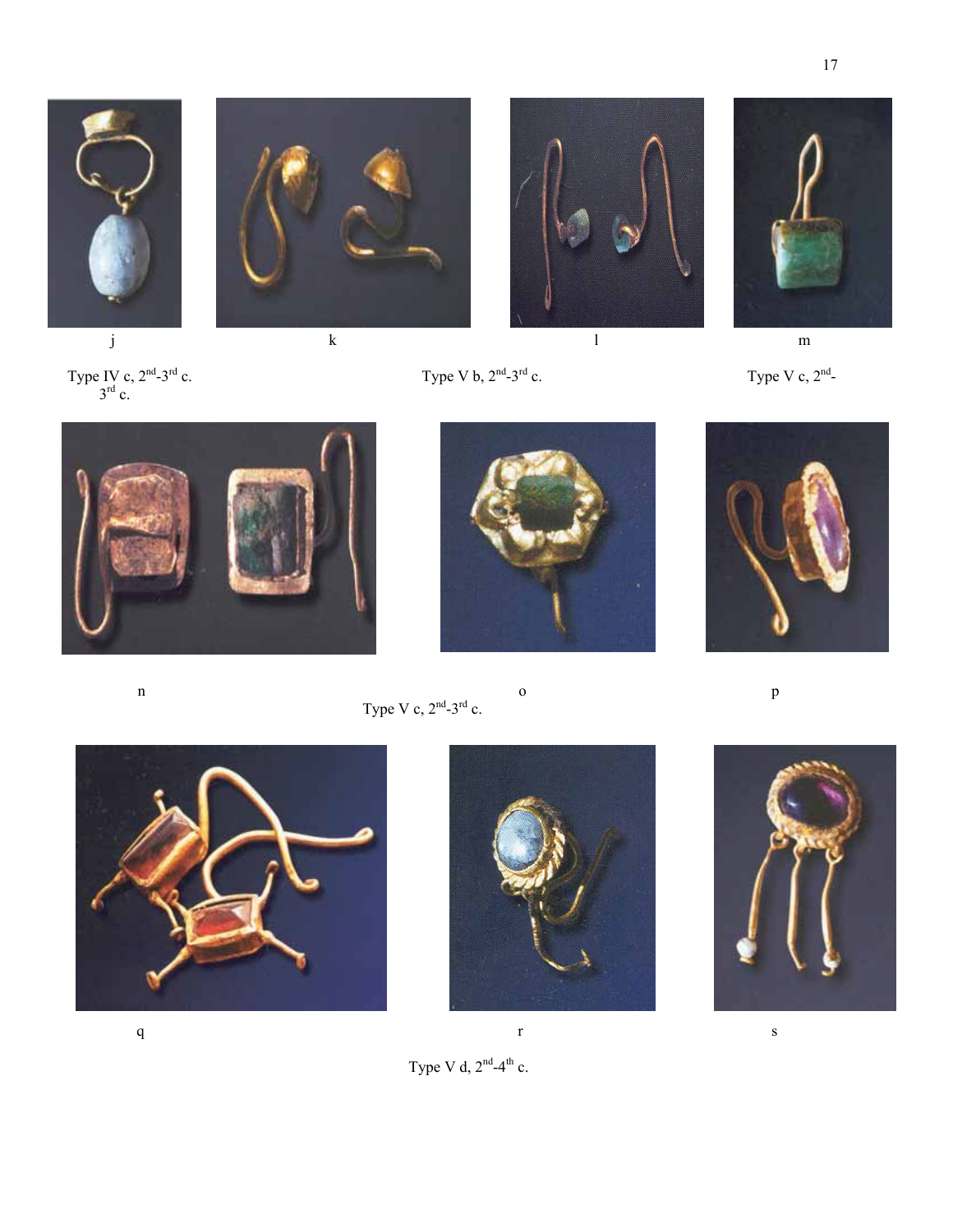

t<sub>t</sub> Type V e,  $3^{rd}$  c



u Portrait of lady with earrings type V c. Fresco tomb from Viminacium,  $4<sup>th</sup>$  c.

**Plate 5:** *Golden earrings from Viminacium*